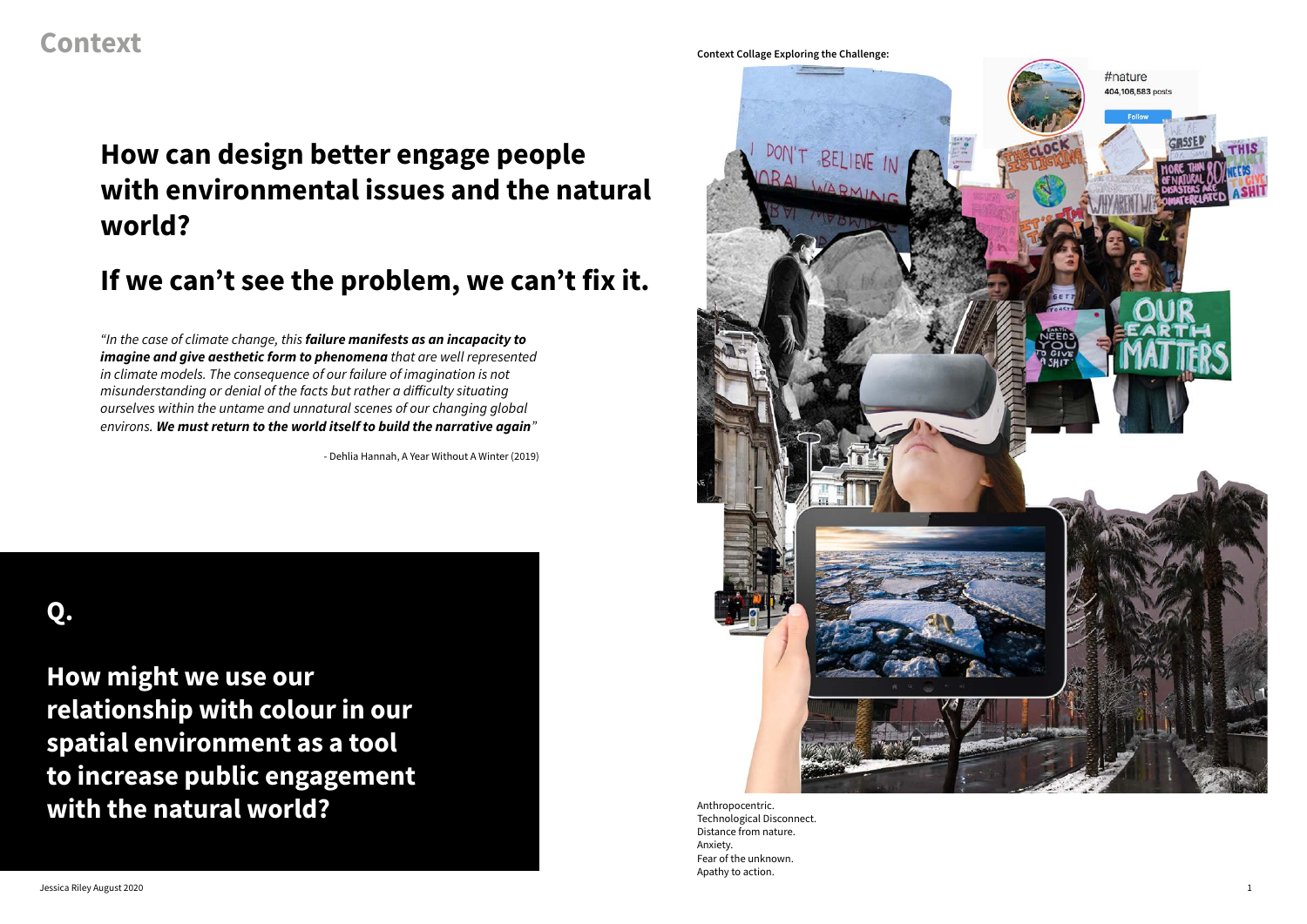

An alternative "colour-wheel" referencing the way we experience colour in the natural environment from a human perspective, aims to create a stronger connection between us and the environment we are damaging. Colours are arranged into "Ground" or "Sky" colour categories. Horizon, earth and centre lines are introduced as a sense-making framework and the position of the sun is noted from when the colours were recorded by the participant. 3D representations of each colour illustrates the effect of light and shadow on the colour in real time, emphasising the natural process of colours changing as time passes.

# **Environmental Colour Concept**



**Centre Line**